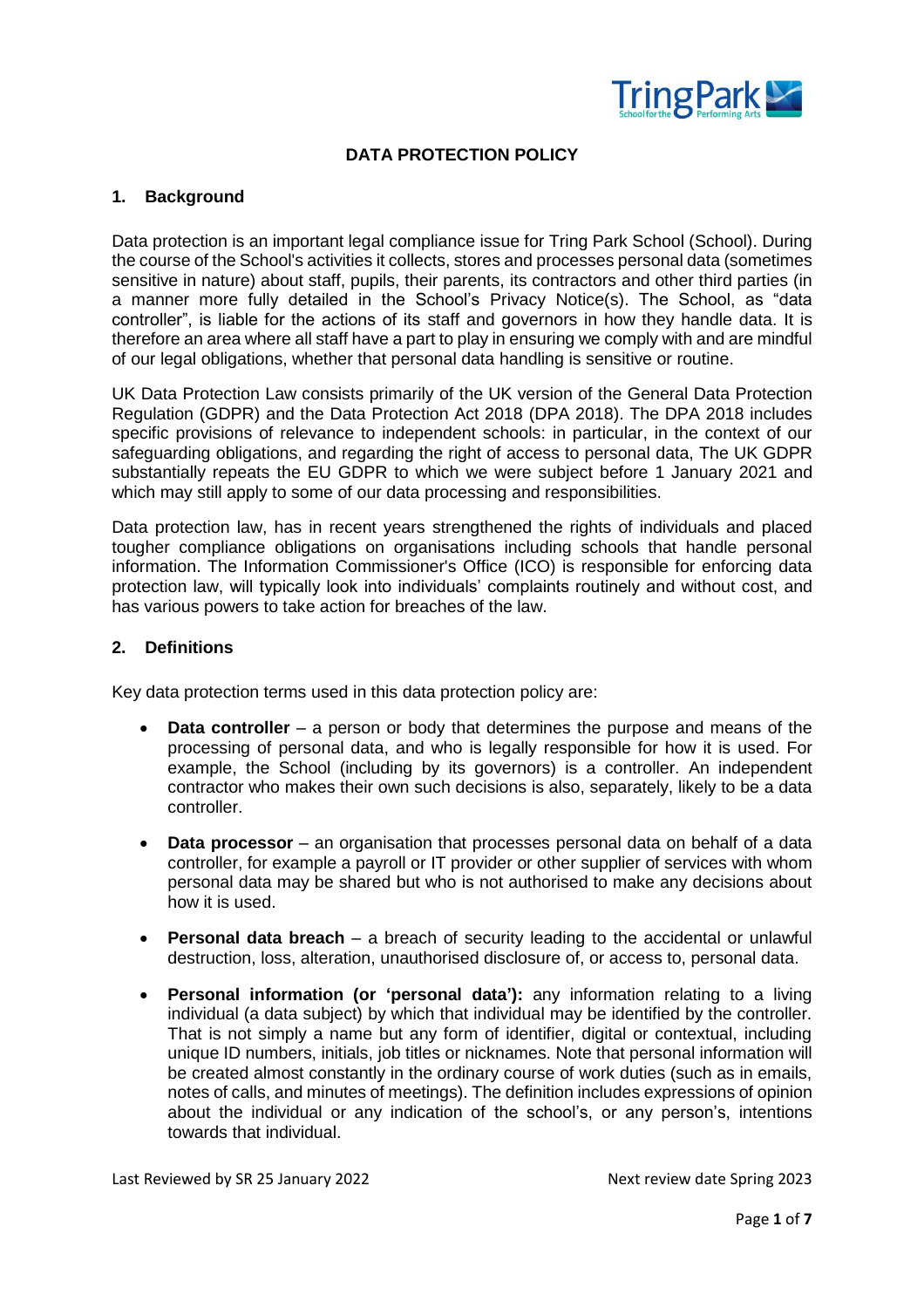

- **Processing –** virtually anything done with personal information, including obtaining or collecting it, structuring it, analysing it, storing it, sharing it internally or with third parties (including making it available to be viewed electronically or otherwise), altering it or deleting it.
- **Special categories of personal data –** data relating to racial or ethnic origin, political opinions, religious or philosophical beliefs, trade union membership, health and medical conditions, sex life or sexual orientation, genetic or biometric data used to identify an individual. There are also separate rules for the processing of personal data relating to criminal convictions and offences.

## **3. Application of this policy**

This policy sets out the School's expectations and procedures with respect to processing any personal data we collect from data subjects (including parents, pupils, employees, contractors and third parties).

Employees and governors of the School who handle personal data are obliged to comply with this policy when doing so. For employees, breaches of this policy may result in disciplinary action. Accidental breaches of the law or this policy in handling personal data will happen from time to time, for example by human error, and will not always be treated as a disciplinary issue. However, failure to report breaches that pose risks to the School or individuals will be considered a serious matter.

In addition, this policy represents the standard of compliance expected of those who handle the School's personal data as contractors, whether they are acting as "data processors" on the School's behalf (in which case they will be subject to binding contractual terms) or as data controllers responsible for handling such personal data in their own right.

Where the School shares personal data with third party data controllers – which may range from other schools, to parents, to appropriate authorities, to casual workers and volunteers – each party will need a lawful basis to process that personal data, and will be expected to do so lawfully and with due regard to security and confidentiality, as set out in this policy.

If you are a volunteer or contractor, you will be a data controller in your own right, but the same legal regime and best practice standards set out in this policy will apply to you by law.

## **4. Person responsible for Data Protection at the School**

The School has appointed Stephen Robinson (Business Director) as the Data Protection Lead who will endeavour to ensure that all personal data is processed in compliance with this Policy and the principles of the GDPR. Any questions about the operation of this policy or any concerns that the policy has not been followed should be referred in the first instance to the Data Protection Lead.

Where this policy asks you to refer or report to Stephen Robinson you should use the email address [dataprotection@tringpark.com](mailto:dataprotection@tringpark.com) wherever practicable.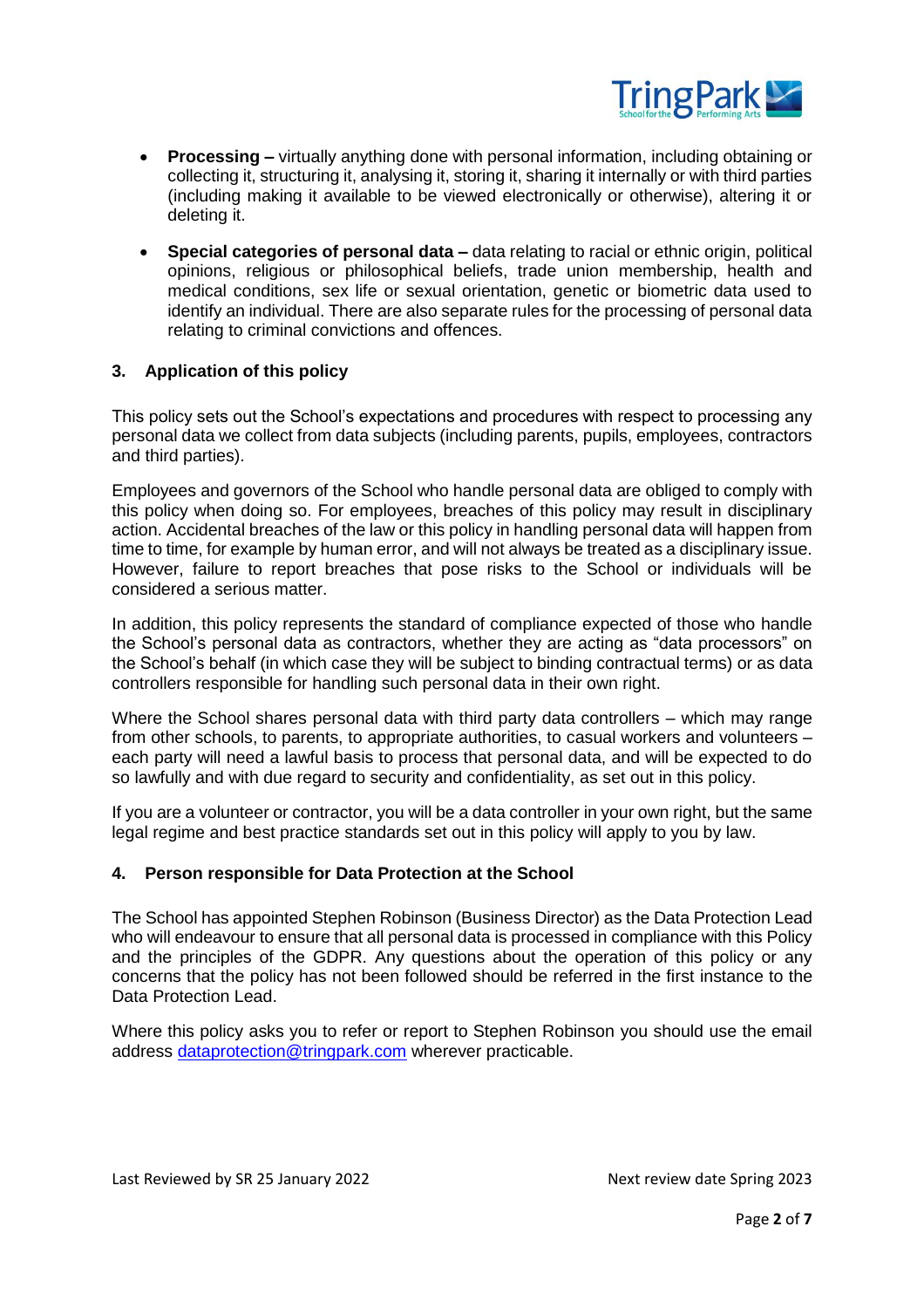

## **5. The Principles**

The GDPR sets out six principles relating to the processing of personal data which must be adhered to by data controllers (and data processors). These require that personal data must be:

- 1. Processed lawfully, fairly and in a transparent manner;
- 2. Collected for specific and explicit purposes and only for the purposes it was collected for;
- 3. Relevant and limited to what is necessary for the purposes it is processed;
- 4. Accurate and kept up to date;
- 5. Kept for no longer than is necessary for the purposes for which it is processed; and
- 6. Processed in a manner that ensures appropriate security of the personal data.

The GDPR's broader 'accountability' principle also requires that the School not only processes personal data in a fair and legal manner but that we are also able to demonstrate that our processing is lawful. This involves, among other things:

- keeping records of our data processing activities, including by way of logs and policies;
- documenting significant decisions and assessments about how we use personal data (including via formal risk assessment documents called Data Protection Impact Assessments); and
- generally having an 'audit trail' vis-à-vis data protection and privacy matters, including for example when and how our Privacy Notice(s) were updated; when staff training was undertaken; how and when any data protection consents were collected from individuals; how personal data breaches were dealt with, whether or not reported (and to whom)**.**

#### **6. Lawful grounds for data processing**

Under the GDPR there are several different lawful grounds for processing personal data. One of these is consent. However, because the definition of what constitutes consent has been tightened under GDPR (and the fact that it can be withdrawn by the data subject) it is considered preferable for the School to rely on another lawful ground where possible.

One of these alternative grounds is 'legitimate interests', which is the most flexible basis for processing. However, it does require transparency and a balancing assessment between the rights of the individual and the interests of the School. It can be challenged by data subjects and also means the School is taking on extra responsibility for considering and protecting people's rights and interests. The School's legitimate interests are set out in its Privacy Notice(s), as GDPR requires.

Other lawful grounds in addition to consent and legitimate interest include:

 compliance with a legal obligation, including in connection with employment, engagement of services and diversity;

Last Reviewed by SR 25 January 2022 **Next review date Spring 2023**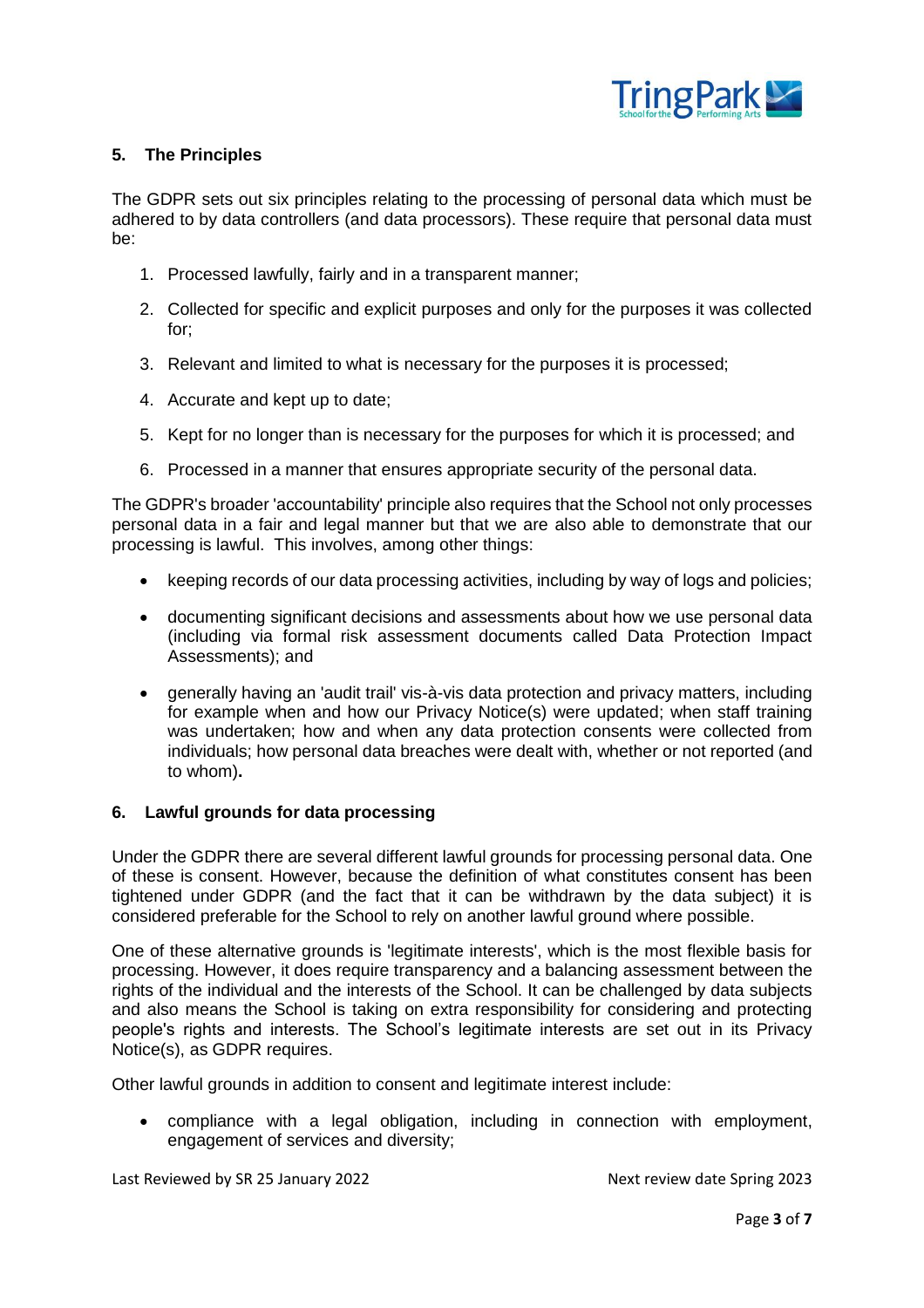

- contractual necessity, e.g. to perform a contract with staff or parents, or the engagement of contractors;
- a narrower set of grounds for processing special categories of personal data (such as health information), which includes explicit consent, emergencies, and specific public interest grounds.

## **7. Headline responsibilities of all staff**

## **Record-keeping**

It is important that personal data held by the School is accurate, fair and adequate. Staff are required to inform the School if they believe that any personal data is inaccurate or untrue or if you are dissatisfied with how it is recorded. This applies to how staff record their own data, and the personal data of others – in particular colleagues, pupils and their parents – in a way that is professional and appropriate.

Staff should be aware of the rights set out below, whereby any individuals about whom they record information on School business (notably in emails and notes) digitally or in hard copy files may have the right to see that information. This absolutely must not discourage staff from recording necessary and sometimes difficult records of incidents or conversations involving colleagues or pupils, in accordance with the School's other policies, and grounds may sometimes exist to withhold these from such requests. However, the starting position for staff is to record every document or email in a form they would be prepared to stand by should the person about whom it was recorded ask to see it.

#### **Data handling**

All staff have a responsibility to handle the personal data which they come into contact with fairly, lawfully, responsibly and securely and in accordance with the staff handbook and all relevant School policies and procedures (to the extent applicable to them). In particular, there are data protection implications across a number of areas of the School's wider responsibilities such as safeguarding and IT security, so all staff should read and comply with the following policies:

- CCTV
- Data Security Breach
- Online safety IT and Acceptable Use
- Privacy Notice Parents & Pupils
- Safeguarding Policy
- Staff Code of Conduct
- Taking, Storing and using Images of Pupils
- Remote working

Responsible processing also extends to the creation and generation of new personal data / records, as above, which should always be done fairly, lawfully, responsibly and securely.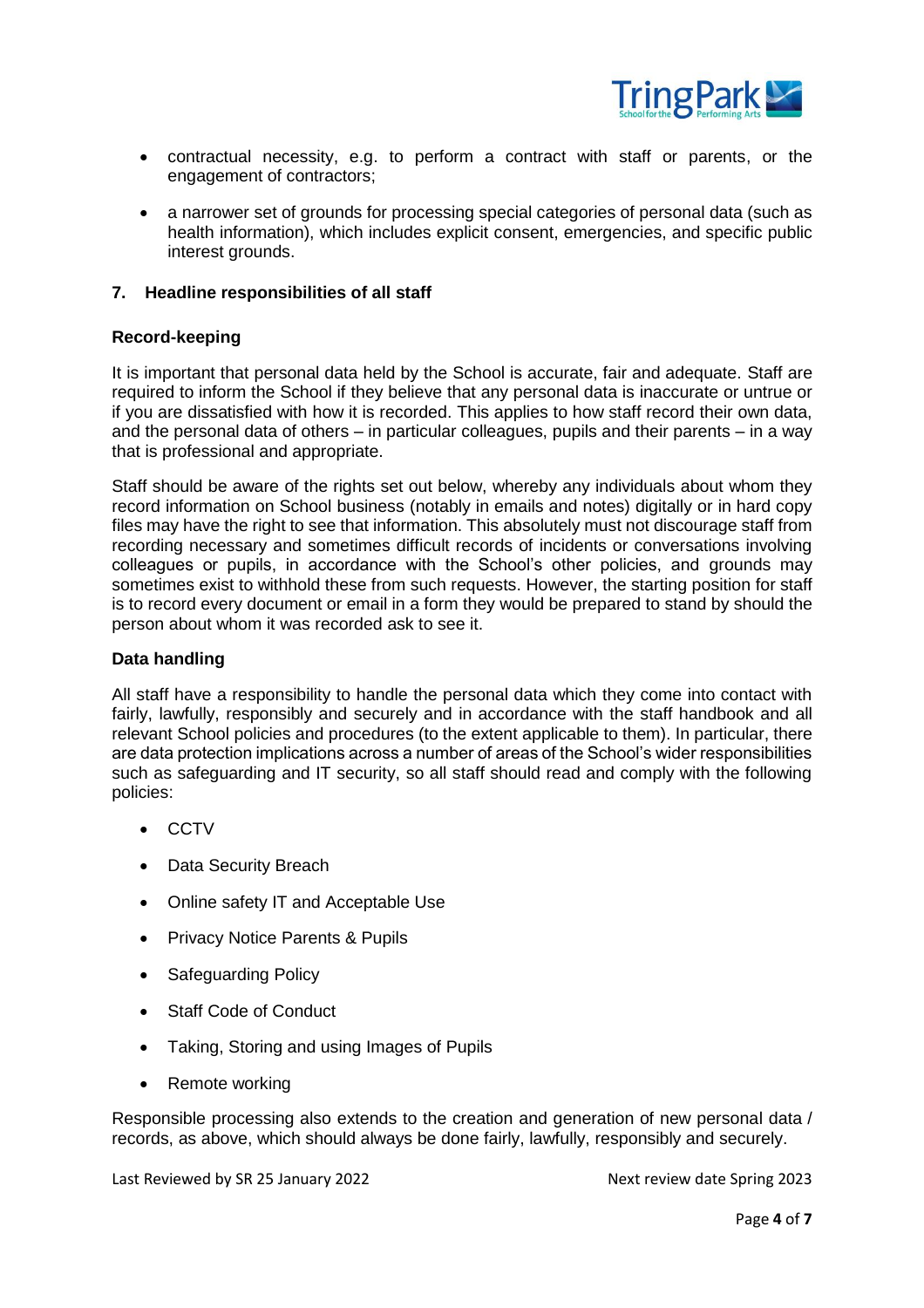

## **Avoiding, mitigating and reporting data breaches**

One of the key new obligations contained in the GDPR is on reporting personal data breaches. Data controllers must report certain types of personal data breach (those which risk an impact to individuals) to the ICO within 72 hours.

In addition, data controllers must notify individuals affected if the breach is likely to result in a "high risk" to their rights and freedoms. In any event, the School must keep a record of any personal data breaches, regardless of whether we need to notify the ICO. If staff become aware of a personal data breach they must notify Stephen Robinson Business Director. If staff are in any doubt as to whether to report something internally, it is always best to do so. A personal data breach may be serious, or it may be minor; and it may involve fault or not; but the School always needs the information to make a decision.

As stated above, the School may not need to treat the incident itself as a disciplinary matter – but a failure to report could result in significant exposure for the School, and for those affected, and could be a serious disciplinary matter whether under this policy or the applicable staff member's contract.

#### **Care and data security**

More generally, we require all School staff (and expect all our contractors) to remain mindful of the data protection principles (see section 3 above), and to use their best efforts to comply with those principles whenever they process personal information. Data security is not simply an online or digital issue but one that effects daily processes: filing and sending correspondence, notably hard copy documents. Data handlers should always consider what the most assured and secure means of delivery is, and what the consequences would be of loss or unauthorised access.

We expect all those with management / leadership responsibilities to be particular champions of these principles and to oversee the swift reporting of any concerns about how personal information is used by the School to Stephen Robinson, Business Director, and to identity the need for (and implement) regular staff training. Staff must attend any training we require them to attend.

#### **8. Rights of Individuals**

In addition to the School's responsibilities when processing personal data, individuals have certain specific rights, perhaps most significantly that of access to their personal data held by a data controller (i.e. the School). This is known as the 'subject access right' (or the right to make 'subject access requests'). Such a request must be dealt with promptly and does not need any formality, nor to refer to the correct legislation. If you become aware of a subject access request (or indeed any communication from an individual about their personal data), you must tell Stephen Robinson, Business Director as soon as possible.

Individuals also have legal rights to:

- require us to correct the personal data we hold about them if it is inaccurate;
- request that we erase their personal data (in certain circumstances);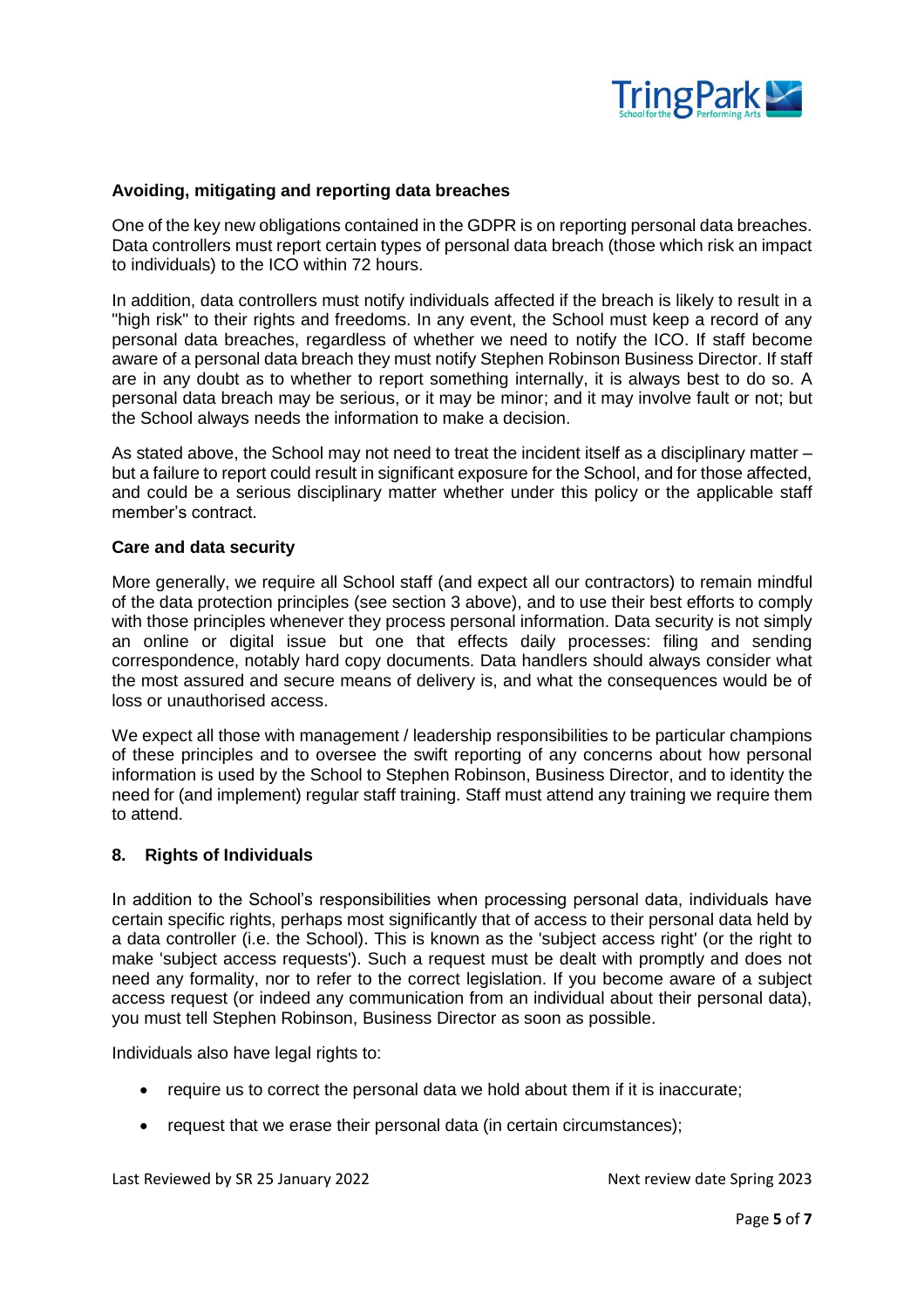

- request that we restrict our data processing activities (in certain circumstances);
- receive from us the personal data we hold about them for the purpose of transmitting it in a commonly used format to another data controller;
- object, on grounds relating to their particular situation, to any of our particular processing activities where the individual feels this has a disproportionate impact on them; and

None of the above rights for individuals are unqualified and exceptions may well apply. However, certain rights are absolute and must be respected, specifically the right to:

- object to automated individual decision-making, including profiling (i.e. where a significant decision is made about the individual without human intervention);
- object to direct marketing; and withdraw consent where we are relying on it for processing their personal data (without affecting the lawfulness of processing carried out prior to that point in reliance on consent, or of any processing carried out on some other legal basis other than consent).

In any event, however, if you receive a request from an individual who is purporting to exercise one or more of their data protection rights, you must tell Stephen Robinson, Business Director as soon as possible.

## **9. Data Security: online and digital**

The School must ensure that appropriate security measures are taken against unlawful or unauthorised processing of personal data, and against the accidental loss of, or damage to, personal data.

- no member of staff is permitted to remove personal data from the school premises, whether in paper or electronic form and wherever stored, without prior consent of the Principal
- No member of staff should provide personal data of pupils or parents to third parties, including a volunteer or contractor, unless there is a lawful reason to do so.
- Where it is permitted to take data offsite on memory sticks or personal devices it will need to be encrypted.
- Use of personal email accounts or unencrypted personal devices by governors or staff for official School business is not permitted.

#### **10. Processing of Financial/Credit Card Data**

The School complies with the requirements of the PCI Data Security Standard (PCI DSS). Staff who are required to process credit card data must ensure that they are aware of and comply with the most up to date PCI DSS requirements. If you are unsure in this regard please seek further guidance from the Finance Manager. Other categories of financial information, including bank details and salary, or information commonly used in identity theft (such as national insurance numbers or passport details), may not be treated as legally sensitive but can have material impact on individuals and should be handled accordingly.

Last Reviewed by SR 25 January 2022 **Next review date Spring 2023**